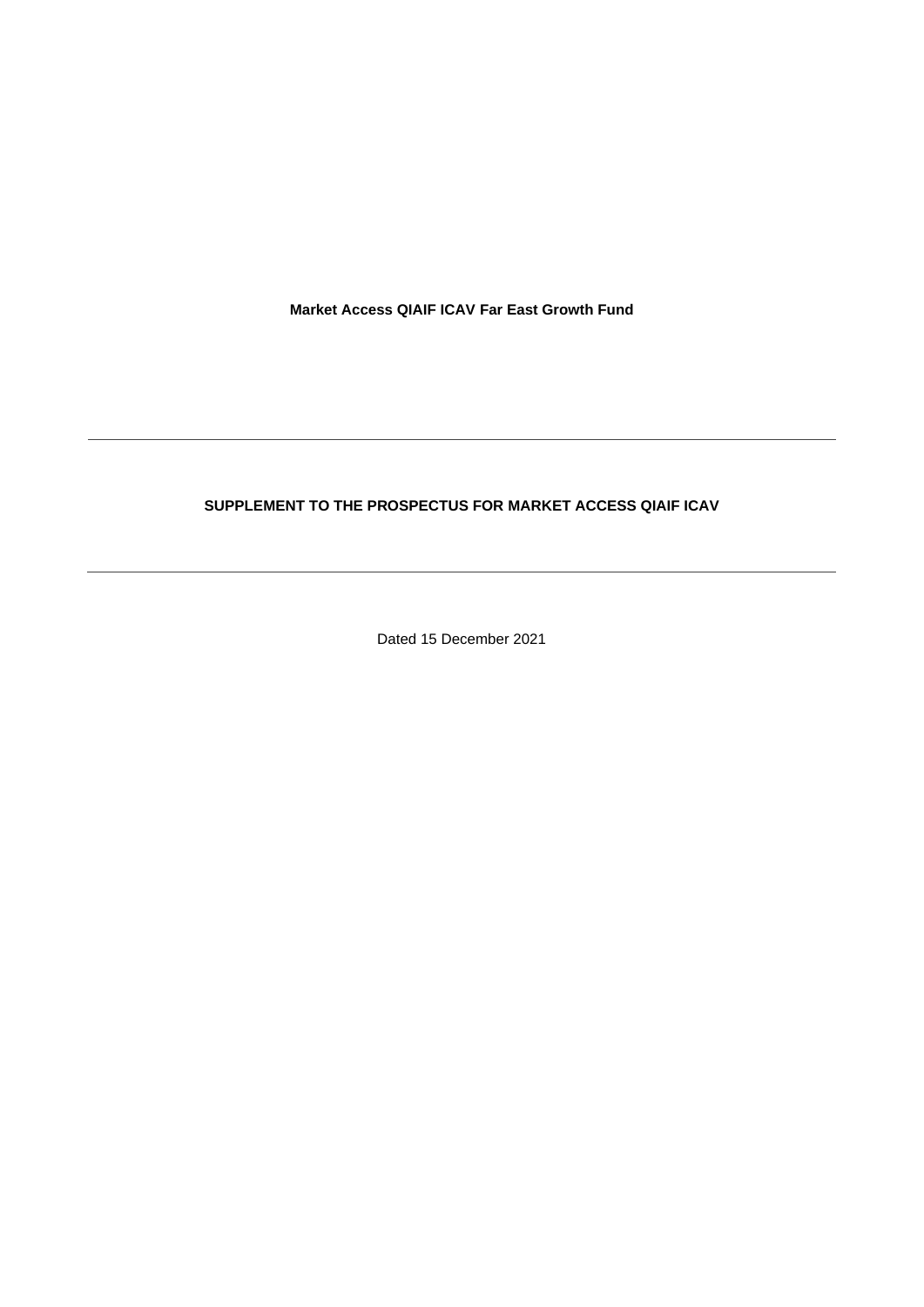This Supplement contains specific information in relation to Market Access QIAIF ICAV Far East Growth Fund (the **Fund**), an open-ended sub-fund of Market Access QIAIF ICAV (the **ICAV**), an umbrella Irish Collective Assetmanagement Vehicle with segregated liability between sub-funds and authorised by the Central Bank.

## **This Supplement forms part of and should be read in conjunction with the Prospectus dated 9 March 2021** (the **Prospectus**).

The Directors, whose names appear under **Directors of the ICAV** in the Prospectus, accept responsibility for the information contained in the Prospectus and this Supplement. To the best of the knowledge and belief of the Directors (who have taken all reasonable care to ensure that such is the case), such information is in accordance with the facts and does not omit anything likely to affect the import of such information. The Directors accept responsibility accordingly.

Words and expressions defined in the Prospectus shall, unless the context otherwise requires, have the same meaning when used in this Supplement.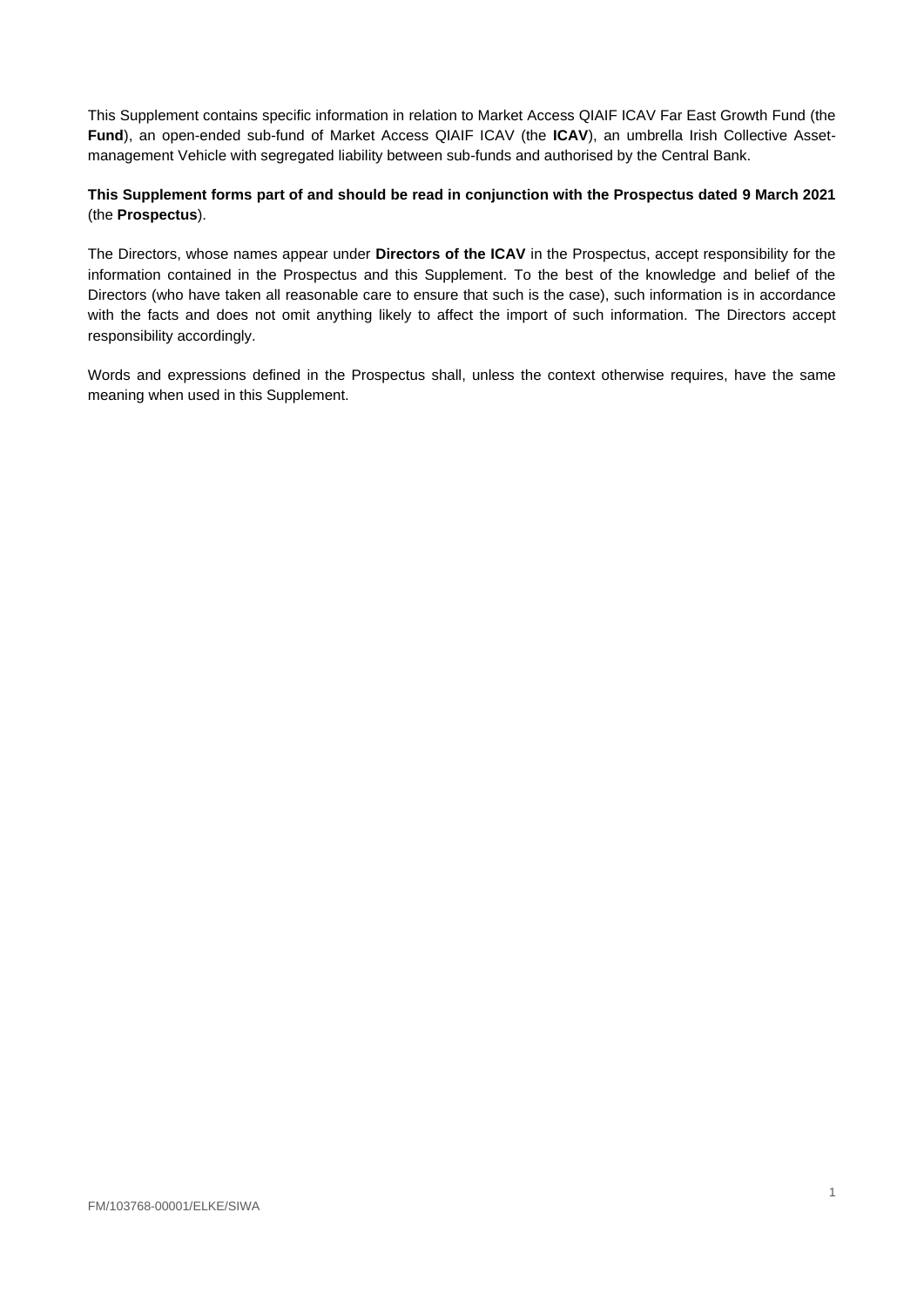# **TABLE OF CONTENTS**

| $\mathbf{1}$   |  |
|----------------|--|
| 2              |  |
| 3              |  |
| $\overline{4}$ |  |
| 5              |  |
| 6              |  |
| $\overline{7}$ |  |
| 8              |  |
| 9              |  |
| 10             |  |
| 11             |  |
| 12             |  |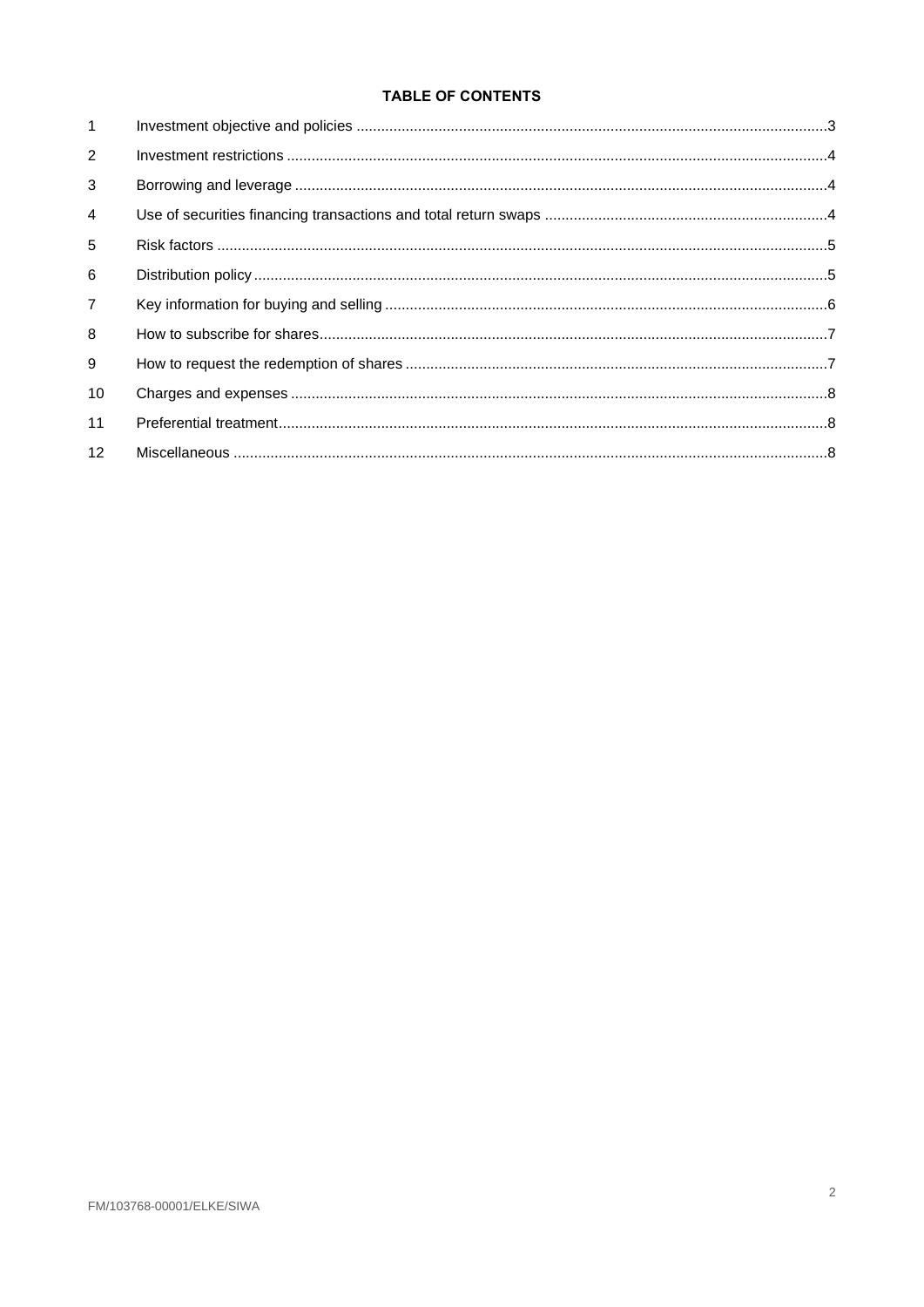### <span id="page-3-0"></span>1 **INVESTMENT OBJECTIVE AND POLICIES**

#### 1.1 **Investment objective**

The investment objective of the Fund is to generate capital growth and income over the long term.

## **There can be no assurance that the investment objective of the Fund will be achieved.**

## 1.2 **Investment policies**

The Fund seeks to achieve its investment objective by investing primarily in fixed income securities, convertible bonds, preference shares, and other fixed income instruments issued predominantly by Chinese companies or their international subsidiaries and affiliates.

The Fund may also invest in debt and money market securities and/or other eligible financial instruments determined by the Investment Manager.

The Fund may hold and/or dispose of such securities and instruments. Such securities and instruments may be listed and investments may be made on a global basis in any jurisdiction.

The Fund may have significant exposure to a single asset and may be concentrated on a relatively small number of investments.

The Fund may enter into repurchase agreements subject to the conditions and within the limits set out in the Prospectus.

The Fund may also hold cash and invest in ancillary liquid assets, such as bank deposits and money market instruments and securities, including but not limited to short-term fixed income instruments, certificates of deposit, promissory notes, commercial paper, floating rate notes, medium term notes, bankers acceptances and any other short term instrument which the Investment Manager believes to be of appropriate credit quality as further outlined below. The Investment Manager may, depending on its tactical viewpoint and perception of investment opportunities for the Fund, increase or decrease the level of investment by the Fund in ancillary liquid assets. There is no maximum or minimum amount of liquidity that the Fund may hold at any one time.

## 1.3 **Investment strategy**

The Investment Manager's approach to building a quality credit portfolio employs a robust methodology that utilizes disciplined credit research and quality metrics. The Investment Manager uses its in-depth market knowledge to optimise asset allocation, and duration/yield curve positions are derived from key economic factors such as growth, inflation and interest rates.

## 1.4 **Investment process**

In assessing the optimal way to achieve the Fund's investment objective, the Investment Manager conducts top-down macro-economic research and asset allocation ranking along with bottom-up sector research and credit analysis to identify investment opportunities including:

- (i) Macro-economic research: conduct top-down macro-economic research with a focus on factors such as GDP growth, inflation, debt ratio, balance of payments, interest rate and monetary policy stance, etc. to derive its overall macro view;
- (ii) Asset Allocation: based on the macro view, credit classes are ranked in order of preference based on their potential to offer the highest yield and capital return. This ranking is used as a guideline for the portfolio managers to follow in portfolio construction;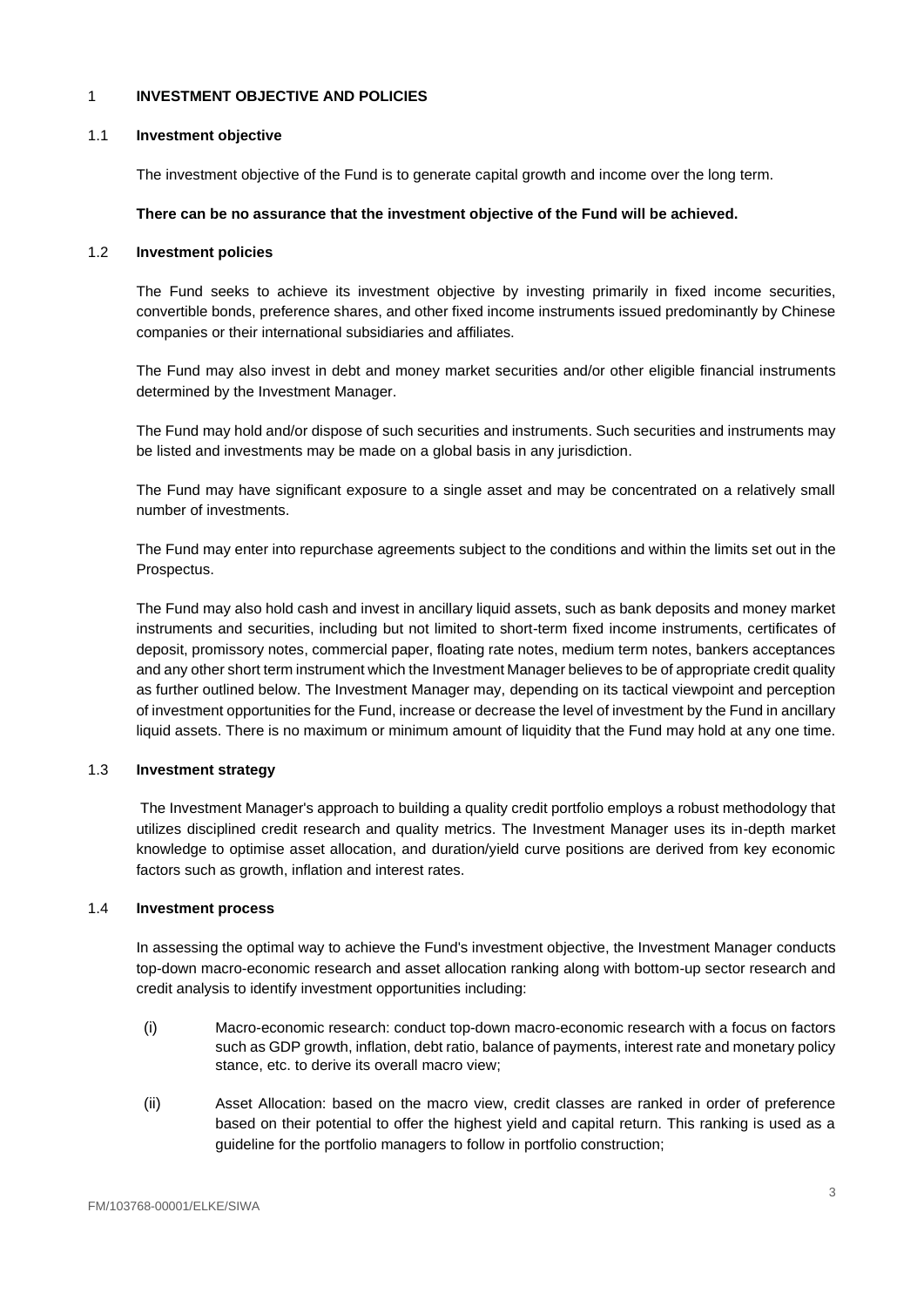- (iii) Sector research: analysts research specific sectors and securities in those sectors across the full capital structure, with particular attention to credit improvements/deterioration and default risk analysis; and
- (iv) Credit analysis: individual bond selection focusing on credit profile, liquidity and yield attractiveness. Identify the highest quality companies that are financially sound, identifying near-term catalysts for returns, such as bonds from companies that are in the early stages of credit improvements, potential rating upgrades as well as bond issues that demonstrate good relative value based on their current yield and liquidity metrics.

## <span id="page-4-0"></span>2 **INVESTMENT RESTRICTIONS**

The investment restrictions applicable to the Fund are set out under the section entitled **Investment Restrictions** in the Prospectus.

In addition, the following investment restrictions apply to the Fund:

- (i) The Fund's investment in fixed income assets should be between 0%-100% of the Net Asset Value of the Fund;
- (ii) The Fund's investment in equities should be between 0%-100% of the Net Asset Value of the Fund;
- (iii) The Fund may hold and/or dispose of the securities and instruments set out in the section headed **investment policies** above. Such securities and instruments may be listed and investments may be made on a global basis in any jurisdiction, with the exception that the Fund shall not own more than 4.9% of a class of voting shares, or 24.9% of the total equity, of any U.S. company;

For the purposes hereto, "U.S. company" means any company that is (a) organised under the laws of the United States or of any state or territory thereof or a political subdivision thereof or which maintains an office in the United States; or (b) any company that owns 25% or more of any class of voting shares or otherwise controls a company described in (a) above; and

(iv) Any stock which the Fund invests in should have a minimum total market capital of USD 100 million.

## <span id="page-4-1"></span>3 **BORROWING AND LEVERAGE**

Subject to any limits and conditions laid down by the Central Bank, the Directors may exercise all powers of the ICAV to borrow money for the Fund, or to grant a charge over the assets of the Fund to secure the debts or obligations of the Fund.

<span id="page-4-2"></span>The Fund will not be leveraged, where, for the purposes of AIFMD, leverage is interpreted as any method by which the exposure of a Fund is increased whether through borrowing of cash or securities or leverage embedded in derivative positions or by any other means.

The maximum intended level of leverage for the Fund, calculated using the commitment method is 100% and using the gross notional method is 100%.

## 4 **USE OF SECURITIES FINANCING TRANSACTIONS AND TOTAL RETURN SWAPS**

The Fund may enter into Securities Financing transactions as defined under Article 3 (11) of the Securities Financing Transactions Regulations. Please refer to the section entitled **Securities financing transactions: and total return swaps** in the Prospectus for further details on the use of SFTs by the Fund.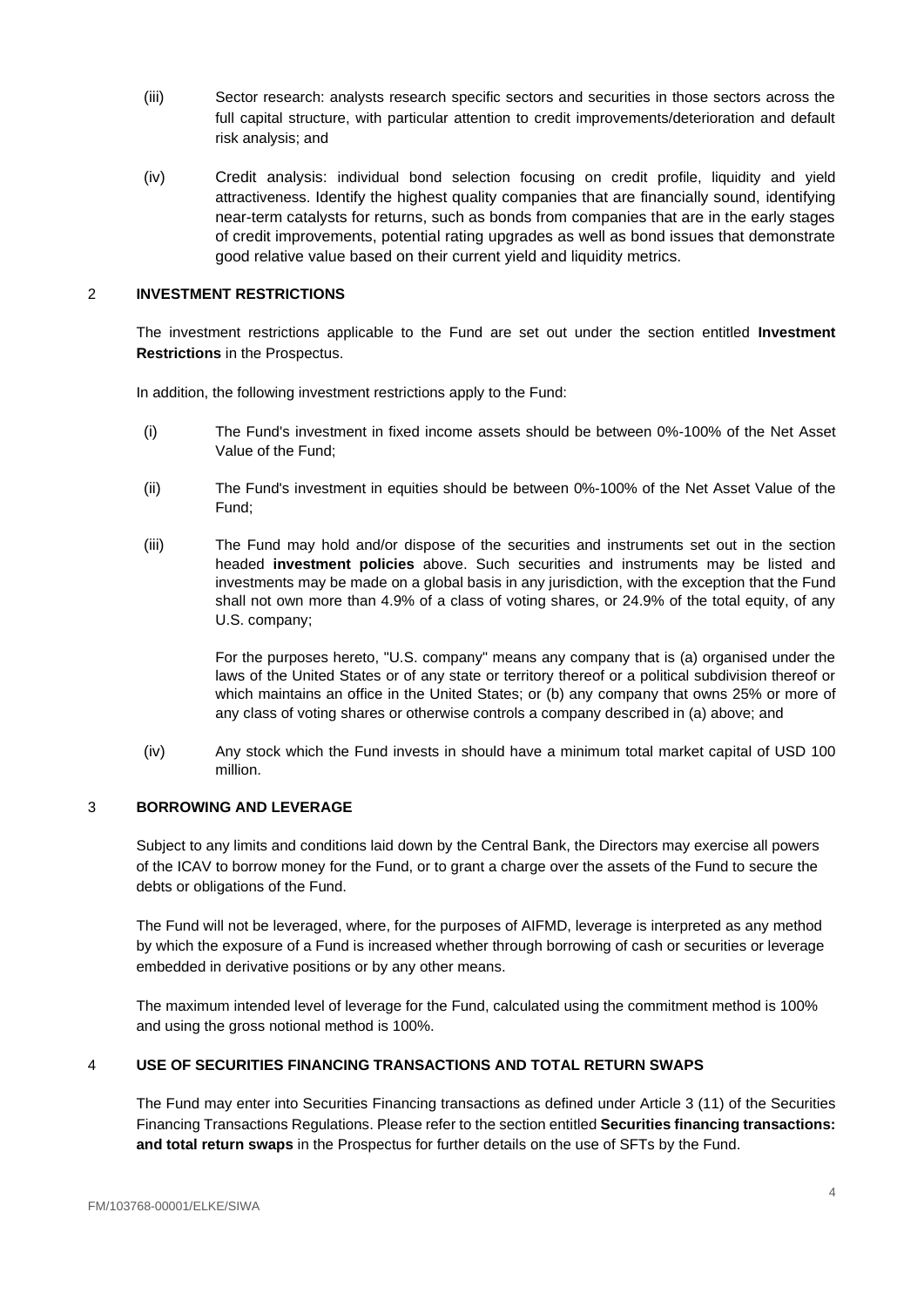## <span id="page-5-0"></span>5 **RISK FACTORS**

The general risk factors set out in the **Risk Factors** section of the Prospectus also apply to the Fund.

In addition, the following risks apply:

### **Asia Region Risk**

Investments in the Asia region may be subject to a higher risk than investments in developed market economies. Many countries in the Asia region are considered emerging markets, and hence subject to risks such as heightened political unrest, securities whose valuations fluctuate widely, war or social uprising, and domestic economic management (including the risks of remittance restrictions and exchange controls) or sovereign intervention (including the risk of expropriation). There may be less publicly available information about companies in many countries in the Asia region, and the stock exchanges and brokerage industries in such countries typically do not have the level of government oversight as do those in developed markets. Such information as is available may be less reliable than that published by or about companies in developed markets. These risks may all impact on entities with operations in the region. Such instability may be reflected in the value of investments made in Asia region economies, increasing the risk of adverse performance, and/or loss of investor capital.

## **Concentration of Investments Risk**

The Fund may hold one or relatively few investments. The Fund could therefore be subject to significant losses if it holds a large position in a particular investment that declines in value or is otherwise adversely affected. The concentration of a Fund's portfolio in such investments may subject the Fund to a greater degree of risk with respect to economic downturns and/or falls in market value than a less concentrated portfolio would be. This may make the Fund's portfolio susceptible to higher volatility since the value of that Fund will vary more in response to changes in the market value of that investment and, consequently, could have an adverse impact on a Fund's financial condition and its ability to pay distributions and/or return capital to investors.

#### **Fixed Income Securities**

Fixed income securities are subject to many risk factors, including economic conditions, government regulations, market sentiment, and local and international political events. The market value of fixed income securities in which the Fund invests will fluctuate in response to changes in creditworthiness of the issuer, interest rates, currency values, and other economic, political and market factors. Such fluctuations may be substantial. There is a risk that one or more issuers of securities held by the Fund may default in payment of interest and/or principal. That portion of the Fund which may be invested in securities which are rated below investment grade, or are deemed equivalent thereto by the Investment Manager, are subject to significantly greater risk of such defaults.

Lower rated securities are considered by credit rating agencies to be speculative and to carry a high level of risk. Any lower rated securities in which the Fund may invest will have a significantly greater risk of default in payments of interest, principal, or both, than the risk of default for investment grade bonds. Issuers of below investment grade securities present a higher risk of bankruptcy or reorganisation than issuers of investment grade bonds, or may have recently been in bankruptcy or reorganisation proceedings. The Fund may invest in securities which are rated below investment grade.

## <span id="page-5-1"></span>6 **DISTRIBUTION POLICY**

It is not envisaged that any income or gains derived from its investments will be distributed by the Fund by way of dividend. Accordingly, any distributable income will remain in the Fund's assets and will be reflected in the Net Asset Value of the Accumulation Shares. This does not preclude the Directors, at their absolute discretion, from declaring a dividend at any time in the future if they consider it appropriate to do so. Any change in the dividend policy for the Fund will be notified to all Shareholders in advance.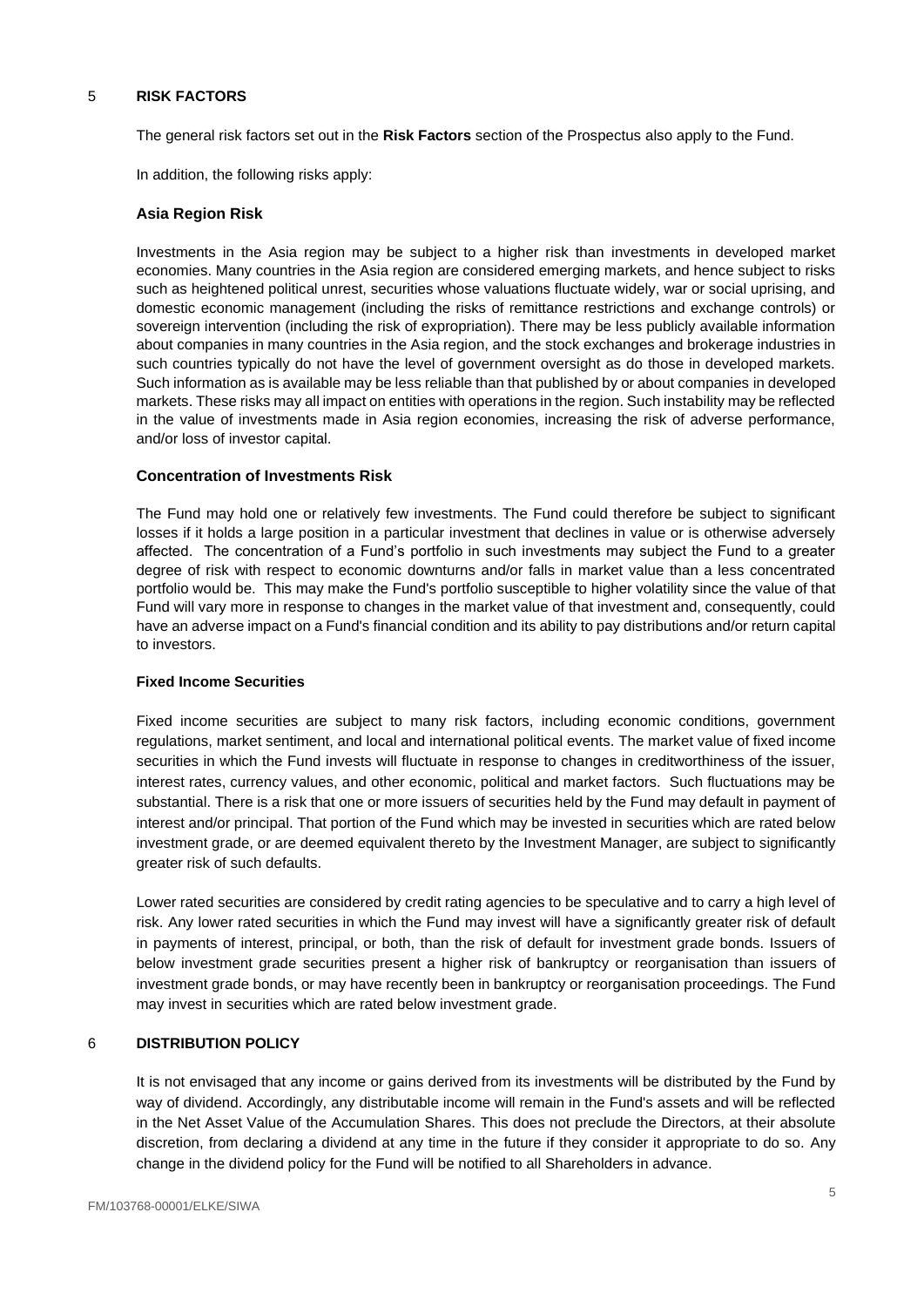## <span id="page-6-0"></span>7 **KEY INFORMATION FOR BUYING AND SELLING**

### **Available Share Classes**

The ICAV may issue Shares in each of the Share Classes set out in the table below.

| <b>Share Class</b>    | <b>Base</b><br><b>Currency</b> | <b>Initial Issue</b><br><b>Price</b> | <b>Minimum</b><br><b>Shareholding</b> | <b>Minimum Initial</b><br><b>Investment</b> | <b>Minimum</b><br><b>Additional</b><br><b>Investment</b> |
|-----------------------|--------------------------------|--------------------------------------|---------------------------------------|---------------------------------------------|----------------------------------------------------------|
| <b>Base Class</b>     | USD                            | USD 100                              | USD 150,000                           | EUR 100,000*                                | <b>USD 10,000</b>                                        |
| Accumulating<br>Class | USD                            | USD 100                              | USD 150,000                           | EUR 100,000*                                | <b>USD 10,000</b>                                        |

*\* Provided that each applicant's initial investment into the ICAV as a whole must be equal to or greater than €100,000 (or its foreign currency equivalent).*

The Directors may create from time to time additional classes of Shares within the Fund to which different distribution policies may be applicable or different levels of fees and expenses, designated currency and such other factors as may be determined by the AIFM at the date of the creation of such classes. Creation of additional classes of Shares shall be in accordance with the requirements of the Central Bank and the AIF Rulebook.

The Shares in the Accumulating Class are Non-Voting Shares (as defined below) and in accordance with the Central Bank's requirements, the decision to subscribe for Shares in that class shall be made solely by the investor and Shareholders in that class of Shares.

## **Initial Issue Price and Initial Offer Period**

The Initial Offer Period for Shares in Base Class and Accumulating Class will commence at 8.00am (Irish time) on 16 December 2021 and conclude upon the earlier of: (i) the first investment by a Shareholder in such class; (ii) 5.00pm (Irish time) on 16 March 2021; or (iii) such earlier or later time as the Directors may decide and notify the Central Bank. During the Initial Offer Period, Shares will be issued at the Initial Issue Price.

Following the close of the Initial Offer Period, Shares will be available for subscription at the prevailing Issue Price per Share for the relevant Dealing Day.

## **Business Day**

A day on which banks are open for business in Dublin, London, Macao and Hong Kong and/or such other day as the Directors may determine and notify to Shareholders.

## **Dealing Day**

Each Business Day, provided that there shall be at least one Dealing Day per quarter.

## **Dealing Deadline**

#### Subscription Deadline

3.30pm Irish time on the Business Day prior to the relevant Dealing Day (or such other time as the Directors may approve provided it is prior to the Valuation Point in question).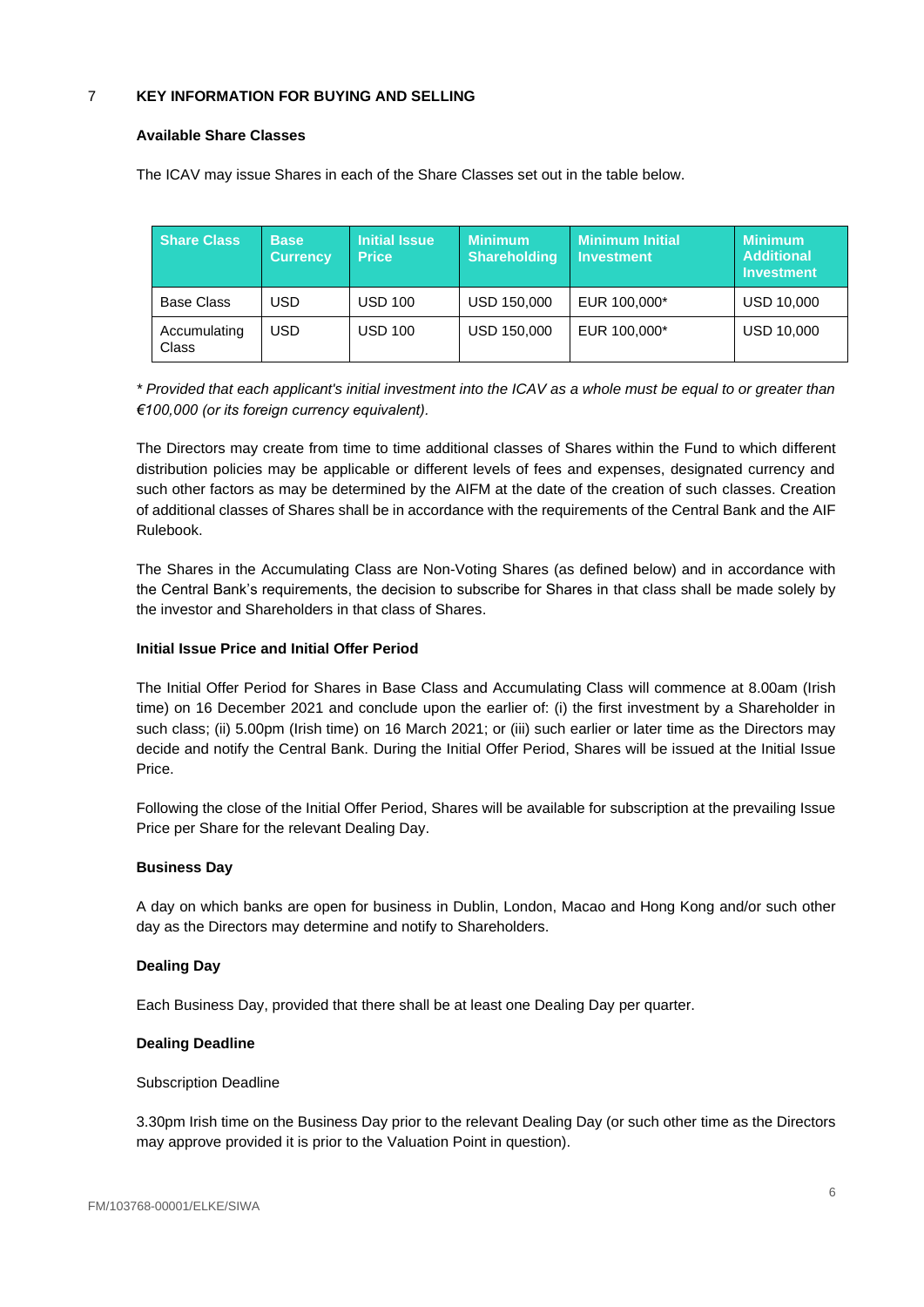### Redemption Deadline

3.30pm Irish time on the Business Day prior to the relevant Dealing Day (or such other time as the Directors may approve provided it is prior to the Valuation Point in question).

### **Anti-Dilution Levy**

To protect the interests of all other Shareholders, the Directors may at their absolute discretion charge an Anti-Dilution Levy on subscriptions and repurchases, as set out in the Prospectus.

#### **Subscription Charge**

Up to 5% of the Net Asset Value per Share in respect of the amount subscribed.

## **Redemption Charge**

Up to 5% of the Net Asset Value per Share in respect of the amount repurchased.

#### **Settlement Date**

The Settlement Date for the receipt of monies for subscription for Shares shall be the second Business Day following the relevant Dealing Day.

The Settlement Date for the dispatch of monies for the redemption of Shares will be the second Business Day following the relevant Dealing Day provided that all the required documentation has been furnished to and received by the Administrator.

### **Valuation Point**

10.00am Irish time on each Business Day.

**Non-Voting Shares** means a particular class of Shares that do not carry the right to notice of or to attend and vote at general meetings of the ICAV or the Fund (save in respect of resolutions to approve a change to the investment objective of the Fund, a material change to the investment policies of the Fund or an increase in the fees payable to the AIFM or the Investment Manager in respect of the Fund).

## <span id="page-7-0"></span>8 **HOW TO SUBSCRIBE FOR SHARES**

Requests for the subscription for Shares should be made in accordance with the provisions set out in the section entitled **Subscription for Shares** in the Prospectus.

The Fund may accept in-kind subscriptions in accordance with the provisions set out under the section headed **In kind Issues** in the Prospectus.

## <span id="page-7-1"></span>9 **HOW TO REQUEST THE REDEMPTION OF SHARES**

Requests for the redemption of Shares should be made in accordance with the provisions set out in the section entitled **Redemption of Shares** in the Prospectus.

Redemption proceeds may be satisfied by an in kind transfer of assets in accordance with the provisions set out under the section headed **In kind Redemptions** in the Prospectus.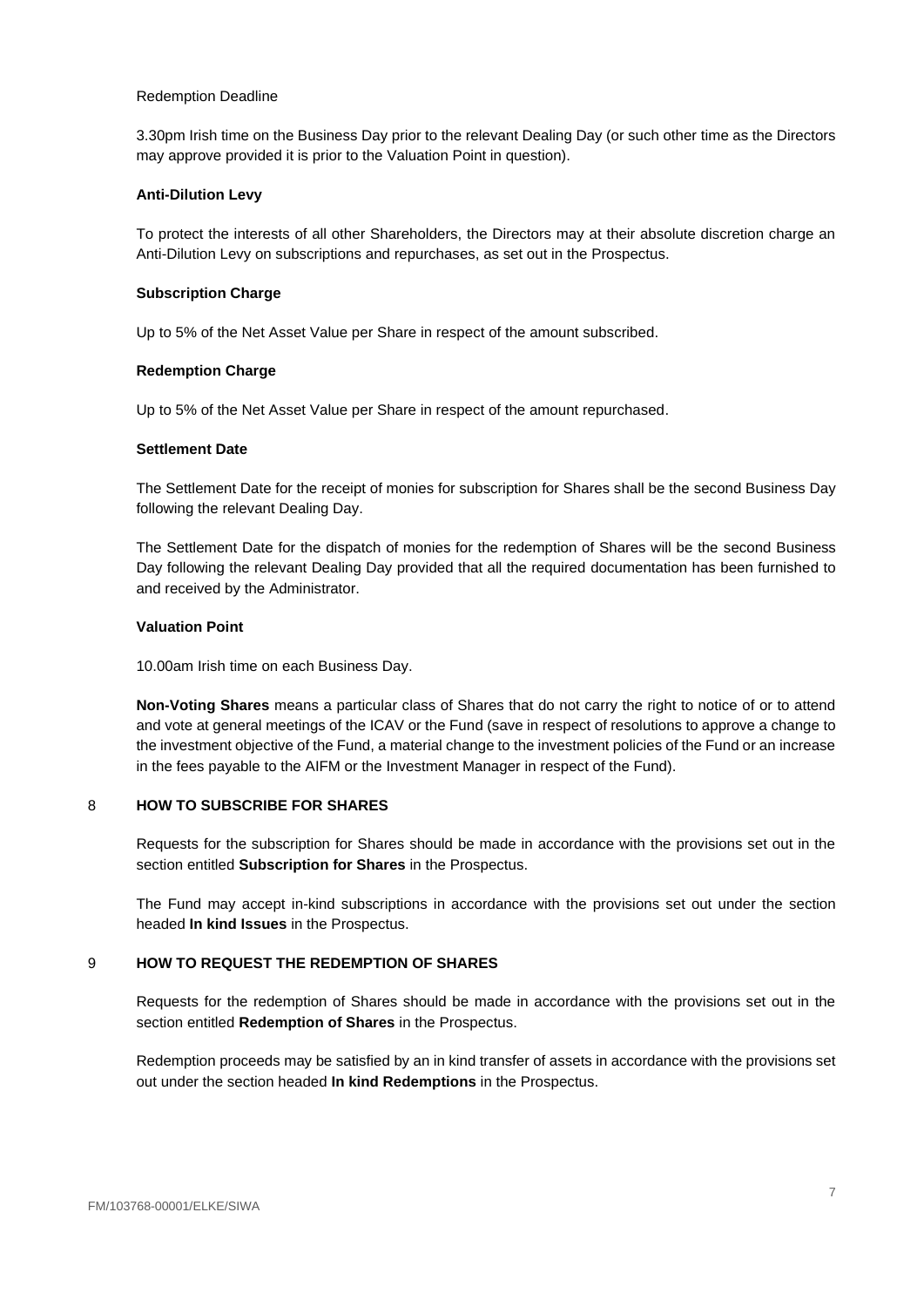## <span id="page-8-0"></span>10 **CHARGES AND EXPENSES**

The following on fees should be read in conjunction with the section entitled **Fees and Expenses** in the Prospectus.

#### **AIFM Fee**

The AIFM shall be entitled to receive out of the assets of the Fund an annual fee accrued on each Dealing Day and payable monthly in arrears at an annual rate of up to and not exceeding 0.025% of the Net Asset Value of the Fund, subject to a minimum monthly AIFM service fee of  $\epsilon$ 1,500 payable monthly in arrears.

The AIFM is also entitled to be reimbursed out of the assets of the Fund for the reasonable out-of-pocket costs and expenses incurred by the AIFM in the performance of its duties (plus VAT thereon, if any).

#### **Investment Manager Fee**

The Investment Manager shall be entitled to receive out of the assets of the Fund an annual management fee, accrued on each Dealing Day and payable quarterly in arrears, at an annual rate of up to and not exceeding 3% of the Net Asset Value of the Fund. The Investment Manager is also entitled to be reimbursed out of the assets of the Fund for the reasonable out-of-pocket costs and expenses incurred by the Investment Manager in the performance of its duties (plus VAT thereon, if any).

### **Administration Fee**

The Administrator shall be entitled to receive out of the assets of the Fund an annual fee, accrued on each Dealing Day and calculated and payable monthly in arrears, at an annual rate of up to and not exceeding 0.02% of the Net Asset Value of the Fund subject to a minimum annual Administrator fee of €25,000 payable monthly in arrears (plus VAT thereon, if any). The Administrator is also entitled to be repaid all of its reasonable agreed upon transaction and other charges (which will be at normal commercial rates) and other out-of-pocket expenses out of the assets of the Fund (plus VAT thereon, if any).

#### **Depositary Fee**

The Depositary shall be entitled to receive out of the assets of the Fund an annual fee, accrued on each Dealing Day and calculated and payable monthly in arrears, at an annual rate of up to and not exceeding 0.01% of the Net Asset Value of the Fund subject to a minimum annual Depositary fee of €27,500 payable monthly in arrears (plus VAT thereon, if any). The Depositary shall also be entitled to be reimbursed for the fees paid by the Depositary to any sub-custodian and agreed upon transactions charges (which in all cases shall be charged at normal commercial rates) sand other out-of-pocket expenses out of the assets of the Fund (plus VAT thereon, if any).

### **Establishment Costs**

The preliminary expenses incurred in connection with the establishment of, and initial issue of Shares in, the Fund are estimated to amount to \$20,000 and will be amortised over the first two financial years of the Fund.

## <span id="page-8-1"></span>11 **PREFERENTIAL TREATMENT**

The Directors may waive or reduce charges from time to time in their discretion and either generally or in particular cases. This may include waiving or reducing charges in relation to Shares.

#### <span id="page-8-2"></span>12 **MISCELLANEOUS**

At the date of this Supplement, there are two other Funds of the ICAV in existence, the Market Access QIAIF ICAV Asian Opportunities Fund and the Market Access QIAIF ICAV PAT Global Income Fund.